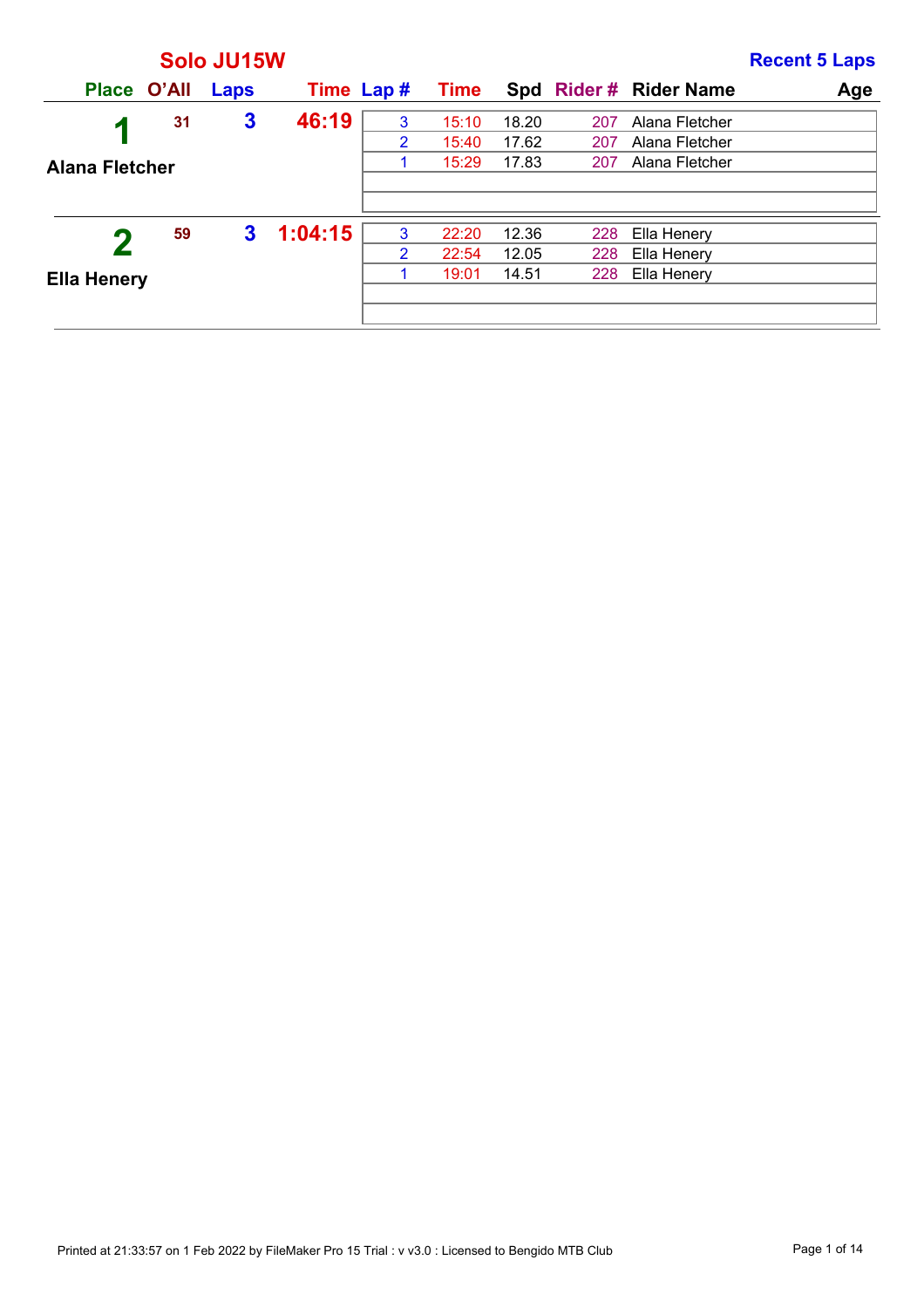|                         |       | Solo JU15M   |       |                         |                |                |            |                                | <b>Recent 5 Laps</b> |
|-------------------------|-------|--------------|-------|-------------------------|----------------|----------------|------------|--------------------------------|----------------------|
| <b>Place</b>            | O'All | <b>Laps</b>  |       | Time Lap #              | <b>Time</b>    |                |            | Spd Rider # Rider Name         | Age                  |
| 1                       | 19    | 4            | 57:43 | $\overline{\mathbf{4}}$ | 14:46          | 18.69          | 218        | <b>Bryce Nicholls</b>          |                      |
|                         |       |              |       | 3                       | 14:43          | 18.75          | 218        | <b>Bryce Nicholls</b>          |                      |
| <b>Bryce Nicholls</b>   |       |              |       | $\overline{2}$          | 14:33          | 18.97          | 218        | <b>Bryce Nicholls</b>          |                      |
|                         |       |              |       | 1                       | 13:41          | 20.17          | 218        | <b>Bryce Nicholls</b>          |                      |
|                         |       |              |       |                         |                |                |            |                                |                      |
| $\mathbf 2$             | 21    | 4            | 58:31 | 4<br>3                  | 13:55<br>14:23 | 19.83<br>19.19 | 309<br>309 | Liam Fletcher<br>Liam Fletcher |                      |
|                         |       |              |       | $\overline{2}$          | 15:48          | 17.47          | 309        | Liam Fletcher                  |                      |
| <b>Liam Fletcher</b>    |       |              |       | 1                       | 14:25          | 19.14          | 309        | Liam Fletcher                  |                      |
|                         |       |              |       |                         |                |                |            |                                |                      |
| 3                       | 24    | 4            | 58:50 | 4                       | 14:47          | 18.67          | 224        | Jack Ketterer                  |                      |
|                         |       |              |       | 3                       | 14:52          | 18.57          | 224        | Jack Ketterer                  |                      |
| <b>Jack Ketterer</b>    |       |              |       | $\overline{2}$          | 14:45          | 18.71          | 224        | Jack Ketterer                  |                      |
|                         |       |              |       | 1                       | 14:26          | 19.12          | 224        | Jack Ketterer                  |                      |
|                         | 36    | $\mathbf{3}$ | 48:39 | 3                       | 16:37          | 16.61          | 222        | Corey Larson                   |                      |
| 4                       |       |              |       | $\overline{2}$          | 16:14          | 17.00          | 222        | Corey Larson                   |                      |
|                         |       |              |       | 1                       | 15:48          | 17.47          | 222        | Corey Larson                   |                      |
| <b>Corey Larson</b>     |       |              |       |                         |                |                |            |                                |                      |
|                         |       |              |       |                         |                |                |            |                                |                      |
| 5                       | 37    | $\mathbf{3}$ | 49:01 | 3                       | 16:27          | 16.78          | 211        | Max Gale                       |                      |
|                         |       |              |       | 2                       | 16:25          | 16.81          | 211        | Max Gale                       |                      |
| <b>Max Gale</b>         |       |              |       | 1                       | 16:09          | 17.09          | 211        | Max Gale                       |                      |
|                         |       |              |       |                         |                |                |            |                                |                      |
|                         | 40    | $\mathbf{3}$ | 50:10 | 3                       | 16:41          | 16.54          | 221        | <b>Tyler Blackmore</b>         |                      |
| 6                       |       |              |       | $\overline{2}$          | 16:51          | 16.38          | 221        | <b>Tyler Blackmore</b>         |                      |
| <b>Tyler Blackmore</b>  |       |              |       | 1                       | 16:38          | 16.59          | 221        | <b>Tyler Blackmore</b>         |                      |
|                         |       |              |       |                         |                |                |            |                                |                      |
|                         |       |              |       |                         |                |                |            |                                |                      |
|                         | 43    | $\mathbf{3}$ | 51:16 | 3                       | 17:29          | 15.79          | 223        | Zac Watters                    |                      |
|                         |       |              |       | $\overline{2}$          | 17:05          | 16.16          | 223        | Zac Watters                    |                      |
| <b>Zac Watters</b>      |       |              |       | 1                       | 16:42          | 16.53          | 223        | <b>Zac Watters</b>             |                      |
|                         |       |              |       |                         |                |                |            |                                |                      |
|                         | 44    | $\mathbf{3}$ | 51:25 | 3                       | 17:27          | 15.82          | 215        | Porter Shawyer                 |                      |
| 8                       |       |              |       | $\overline{2}$          | 17:12          | 16.05          | 215        | Porter Shawyer                 |                      |
| <b>Porter Shawyer</b>   |       |              |       | 1                       | 16:46          | 16.46          | 215        | Porter Shawyer                 |                      |
|                         |       |              |       |                         |                |                |            |                                |                      |
|                         |       |              |       |                         |                |                |            |                                |                      |
| 9                       | 47    | $\mathbf{3}$ | 51:49 | 3                       | 17:54          | 15.42          | 210        | Adam Gale                      |                      |
|                         |       |              |       | $\overline{2}$<br>1     | 17:10          | 16.08          |            | 210 Adam Gale                  |                      |
| <b>Adam Gale</b>        |       |              |       |                         | 16:45          | 16.48          | 210        | Adam Gale                      |                      |
|                         |       |              |       |                         |                |                |            |                                |                      |
|                         | 50    | $\mathbf{3}$ | 54:42 | 3                       | 18:16          | 15.11          | 217        | Cameron Strachan               |                      |
| 10                      |       |              |       | $\overline{2}$          | 18:35          | 14.85          | 217        | Cameron Strachan               |                      |
| <b>Cameron Strachan</b> |       |              |       | 1                       | 17:51          | 15.46          | 217        | Cameron Strachan               |                      |
|                         |       |              |       |                         |                |                |            |                                |                      |
|                         |       |              |       |                         |                |                |            |                                |                      |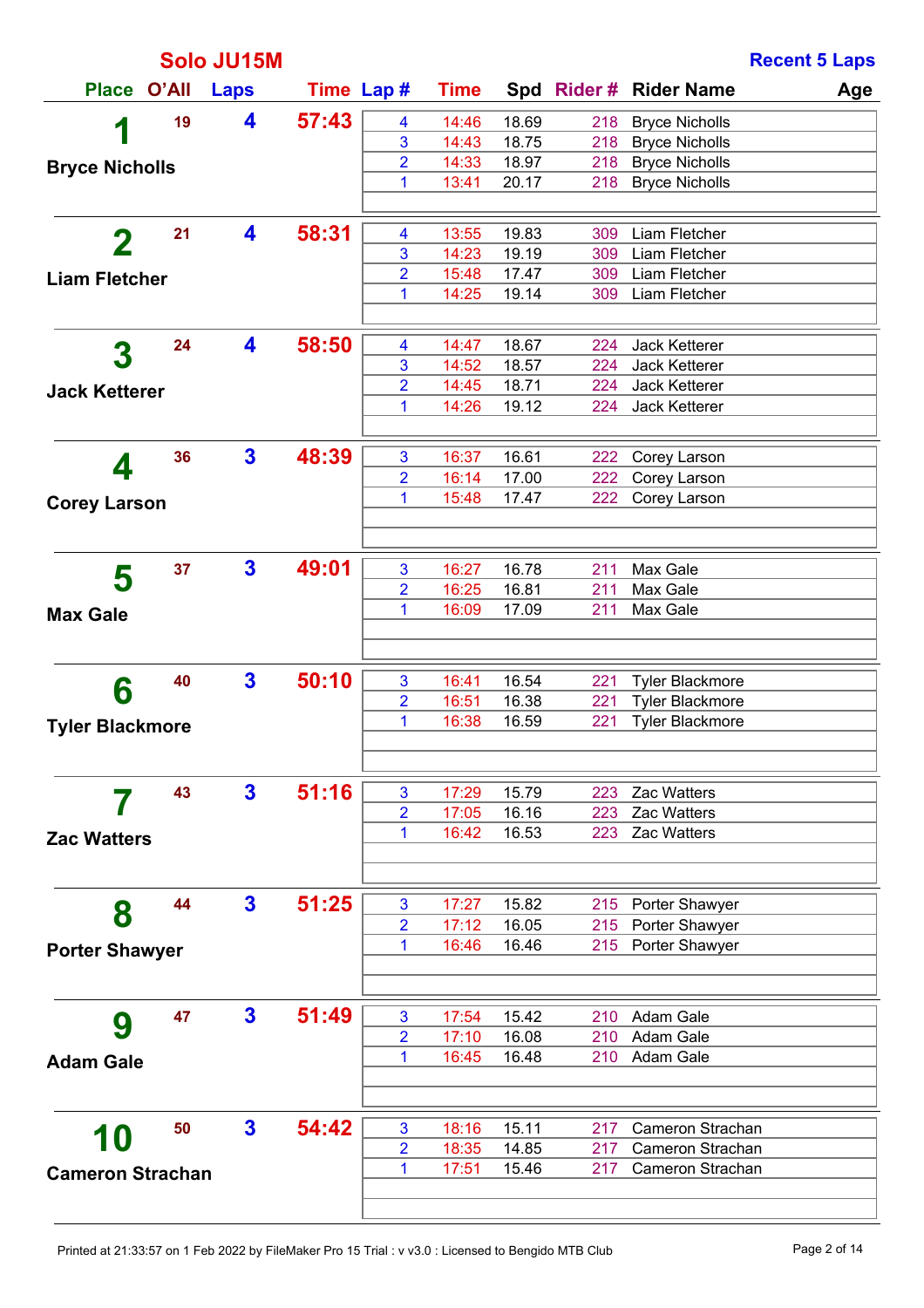|                        |       |                         |            |                |             |       | <b>Recent 5 Laps</b> |                        |     |
|------------------------|-------|-------------------------|------------|----------------|-------------|-------|----------------------|------------------------|-----|
| <b>Place</b>           | O'All | Laps                    | Time Lap # |                | <b>Time</b> |       |                      | Spd Rider # Rider Name | Age |
| 11                     | 51    | $\mathbf{3}$            | 54:55      | $\mathbf{3}$   | 19:38       | 14.06 | 225                  | Jacob Larson           |     |
|                        |       |                         |            | $\overline{2}$ | 18:05       | 15.26 | 225                  | Jacob Larson           |     |
| <b>Jacob Larson</b>    |       |                         |            | 1              | 17:12       | 16.05 | 225                  | Jacob Larson           |     |
|                        |       |                         |            |                |             |       |                      |                        |     |
|                        | 54    | $\mathbf{3}$            | 57:08      | $\mathbf{3}$   | 19:33       | 14.12 | 219                  | Kai Thomsen            |     |
| 12                     |       |                         |            | $\overline{2}$ | 19:16       | 14.33 | 219                  | Kai Thomsen            |     |
| <b>Kai Thomsen</b>     |       |                         |            | 1              | 18:19       | 15.07 | 219                  | Kai Thomsen            |     |
|                        |       |                         |            |                |             |       |                      |                        |     |
|                        | 55    | $\mathbf{3}$            | 59:26      | 3              | 20:21       | 13.56 | 216                  | Geordie O'Toole        |     |
| 13                     |       |                         |            | $\overline{2}$ | 20:46       | 13.29 | 216                  | Geordie O'Toole        |     |
| <b>Geordie O'Toole</b> |       |                         |            | 1              | 18:19       | 15.07 | 216                  | Geordie O'Toole        |     |
|                        |       |                         |            |                |             |       |                      |                        |     |
|                        | 61    | $\overline{2}$          | 33:36      | $\overline{2}$ | 17:07       | 16.12 | 74                   | Max Mccarthy           |     |
| 14                     |       |                         |            | 1              | 16:29       | 16.74 | 74                   | Max Mccarthy           |     |
| <b>Max Mccarthy</b>    |       |                         |            |                |             |       |                      |                        |     |
|                        |       |                         |            |                |             |       |                      |                        |     |
| 15                     | 64    | $\overline{2}$          | 53:18      | $\overline{2}$ | 30:23       | 9.08  | 226                  | <b>Toby Snowdon</b>    |     |
|                        |       |                         |            | 1              | 22:55       | 12.04 | 226                  | <b>Toby Snowdon</b>    |     |
| <b>Toby Snowdon</b>    |       |                         |            |                |             |       |                      |                        |     |
|                        |       |                         |            |                |             |       |                      |                        |     |
| 16                     | 65    | $\overline{\mathbf{2}}$ | 53:49      | $\overline{2}$ | 30:53       | 8.94  | 313                  | Lincoln Currie         |     |
|                        |       |                         |            | 1              | 22:56       | 12.03 | 313                  | Lincoln Currie         |     |
| <b>Lincoln Currie</b>  |       |                         |            |                |             |       |                      |                        |     |
|                        |       |                         |            |                |             |       |                      |                        |     |
| 17                     | 66    | $\mathbf{2}$            | 56:02      | $\overline{2}$ | 20:42       | 13.33 | 288                  | <b>Mitchell Morley</b> |     |
|                        |       |                         |            | 1              | 35:20       | 7.81  | 288                  | <b>Mitchell Morley</b> |     |
| <b>Mitchell Morley</b> |       |                         |            |                |             |       |                      |                        |     |
|                        |       |                         |            |                |             |       |                      |                        |     |
| 18                     | 68    | 1                       | 18:15      | $\mathbf{1}$   | 18:15       | 15.12 | 64                   | Harvey Hughes          |     |
|                        |       |                         |            |                |             |       |                      |                        |     |
| <b>Harvey Hughes</b>   |       |                         |            |                |             |       |                      |                        |     |
|                        |       |                         |            |                |             |       |                      |                        |     |
| 19                     | 69    | 1                       | 20:44      | $\mathbf{1}$   | 20:44       | 13.31 | 292                  | <b>Thomas Keane</b>    |     |
| <b>Thomas Keane</b>    |       |                         |            |                |             |       |                      |                        |     |
|                        |       |                         |            |                |             |       |                      |                        |     |
|                        |       |                         |            |                |             |       |                      |                        |     |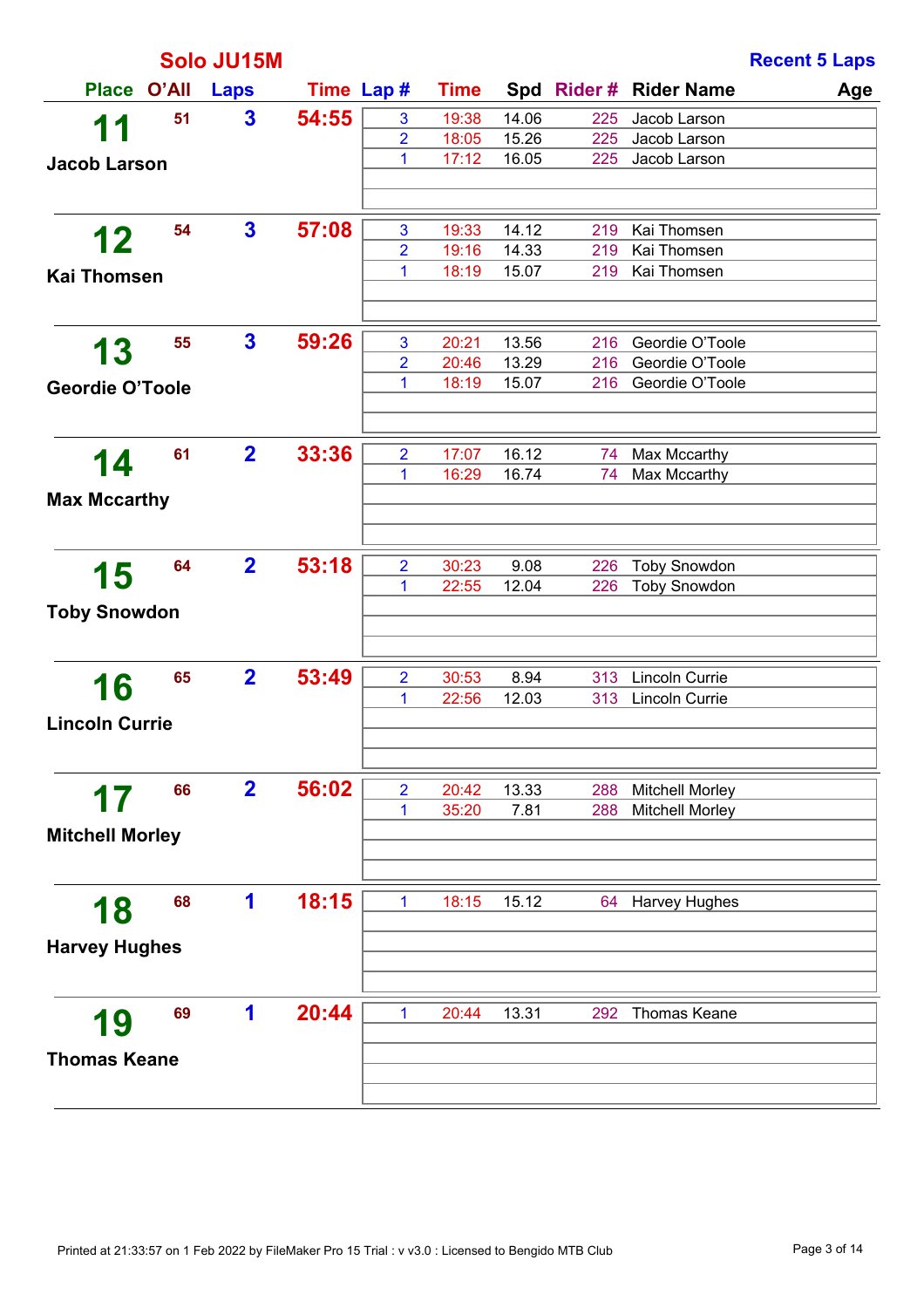|                      |    | Solo JU17W       |            |                |             |       |     |                       | <b>Recent 5 Laps</b> |
|----------------------|----|------------------|------------|----------------|-------------|-------|-----|-----------------------|----------------------|
| Place O'All          |    | Laps             | Time Lap # |                | <b>Time</b> |       |     | Spd Rider# Rider Name | Age                  |
| И                    | 45 | 3                | 51:29      | 3              | 17:14       | 16.02 | 235 | <b>Takia Shawyer</b>  |                      |
|                      |    |                  |            | 2              | 17:00       | 16.24 | 235 | <b>Takia Shawyer</b>  |                      |
| <b>Takia Shawyer</b> |    |                  |            |                | 17:15       | 16.00 | 235 | <b>Takia Shawyer</b>  |                      |
|                      |    |                  |            |                |             |       |     |                       |                      |
|                      |    |                  |            |                |             |       |     |                       |                      |
|                      | 48 | $\boldsymbol{3}$ | 52:10      | 3              | 17:56       | 15.39 | 296 | Haylee Jack           |                      |
|                      |    |                  |            | $\overline{2}$ | 17:00       | 16.24 | 296 | Haylee Jack           |                      |
| <b>Haylee Jack</b>   |    |                  |            |                | 17:14       | 16.02 | 296 | Haylee Jack           |                      |
|                      |    |                  |            |                |             |       |     |                       |                      |
|                      |    |                  |            |                |             |       |     |                       |                      |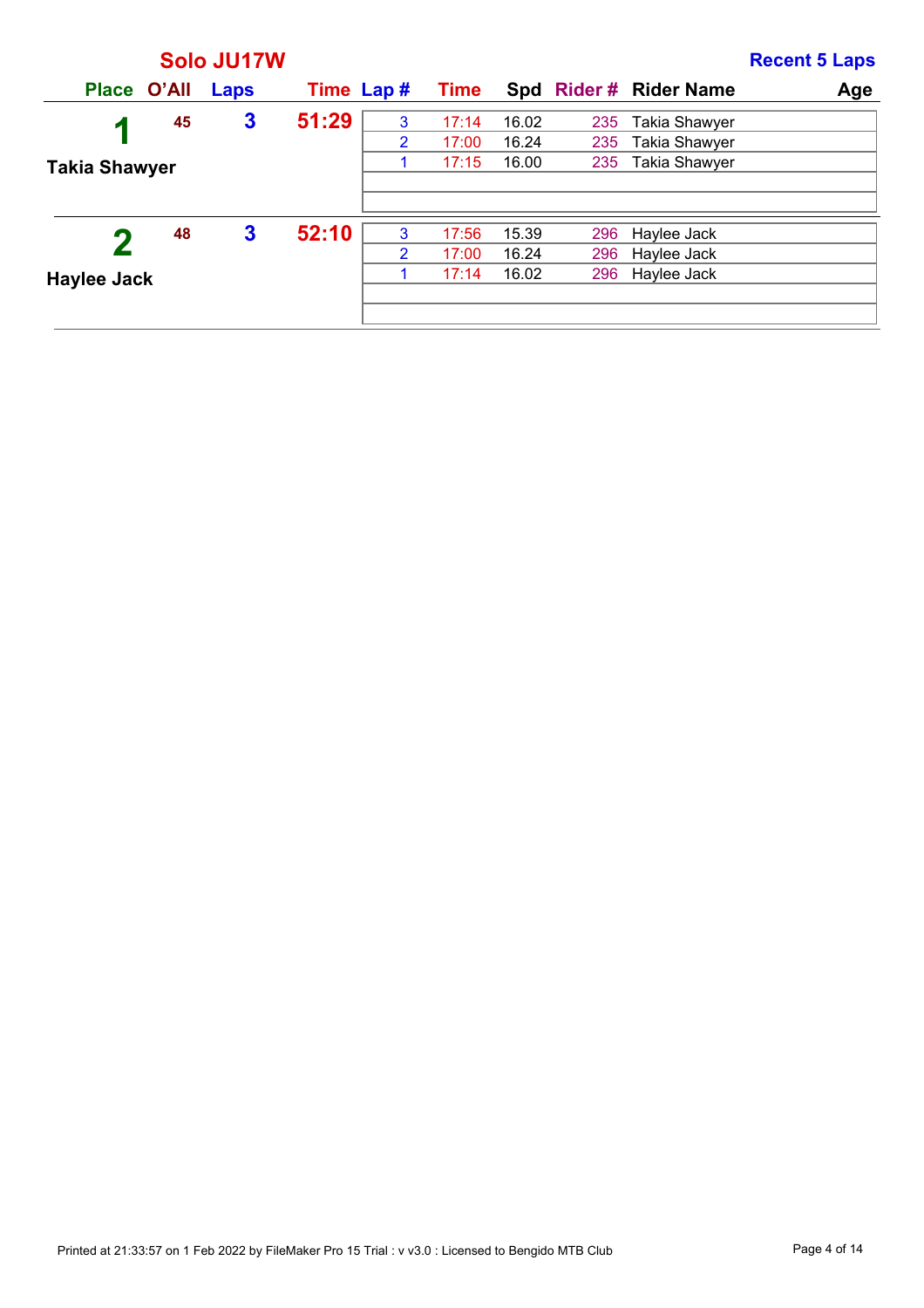|                             |       | Solo JU17M              |            |                         |             |       |     |                          | <b>Recent 5 Laps</b> |
|-----------------------------|-------|-------------------------|------------|-------------------------|-------------|-------|-----|--------------------------|----------------------|
| <b>Place</b>                | O'All | <b>Laps</b>             | Time Lap # |                         | <b>Time</b> |       |     | Spd Rider # Rider Name   | Age                  |
|                             | 10    | 4                       | 53:14      | $\overline{\mathbf{4}}$ | 12:52       | 21.45 | 241 | Matthew Saxon            |                      |
| 1                           |       |                         |            | 3                       | 13:20       | 20.70 | 241 | Matthew Saxon            |                      |
| <b>Matthew Saxon</b>        |       |                         |            | $\overline{2}$          | 13:19       | 20.73 | 241 | Matthew Saxon            |                      |
|                             |       |                         |            | 1                       | 13:43       | 20.12 | 241 | Matthew Saxon            |                      |
|                             |       |                         |            |                         |             |       |     |                          |                      |
| $\mathbf 2$                 | 34    | $\mathbf{3}$            | 47:28      | 3                       | 16:57       | 16.28 | 233 | <b>Harrison Phillips</b> |                      |
|                             |       |                         |            | 2                       | 15:38       | 17.65 | 233 | <b>Harrison Phillips</b> |                      |
| <b>Harrison Phillips</b>    |       |                         |            | 1                       | 14:53       | 18.54 | 233 | <b>Harrison Phillips</b> |                      |
|                             |       |                         |            |                         |             |       |     |                          |                      |
|                             | 38    | $\mathbf{3}$            | 49:17      | 3                       | 18:21       | 15.04 | 234 | Jack Kelly               |                      |
| 3                           |       |                         |            | 2                       | 16:07       | 17.13 | 234 | Jack Kelly               |                      |
| <b>Jack Kelly</b>           |       |                         |            | 1                       | 14:49       | 18.63 | 234 | Jack Kelly               |                      |
|                             |       |                         |            |                         |             |       |     |                          |                      |
|                             |       |                         |            |                         |             |       |     |                          |                      |
| 4                           | 41    | $\overline{\mathbf{3}}$ | 50:20      | 3                       | 16:10       | 17.07 | 315 | <b>Charlie Baker</b>     |                      |
|                             |       |                         |            | 2                       | 17:30       | 15.77 | 315 | <b>Charlie Baker</b>     |                      |
| <b>Charlie Baker</b>        |       |                         |            | 1                       | 16:40       | 16.56 | 315 | <b>Charlie Baker</b>     |                      |
|                             |       |                         |            |                         |             |       |     |                          |                      |
|                             |       |                         |            |                         |             |       |     |                          |                      |
| 5                           | 46    | $\overline{\mathbf{3}}$ | 51:30      | 3                       | 17:36       | 15.68 | 293 | Oscar Polidano           |                      |
|                             |       |                         |            | 2                       | 17:08       | 16.11 | 293 | Oscar Polidano           |                      |
| <b>Oscar Polidano</b>       |       |                         |            | 1                       | 16:46       | 16.46 | 293 | Oscar Polidano           |                      |
|                             |       |                         |            |                         |             |       |     |                          |                      |
|                             | 57    | $\mathbf{3}$            | 1:01:45    | 3                       | 22:10       | 12.45 | 230 | <b>William Neave</b>     |                      |
| 6                           |       |                         |            | 2                       | 20:59       | 13.15 | 230 | <b>William Neave</b>     |                      |
| <b>William Neave</b>        |       |                         |            | 1                       | 18:36       | 14.84 | 230 | <b>William Neave</b>     |                      |
|                             |       |                         |            |                         |             |       |     |                          |                      |
|                             |       |                         |            |                         |             |       |     |                          |                      |
|                             | 60    | $\mathbf{2}$            | 28:12      | $\overline{2}$          | 15:01       | 18.38 | 239 | Caelan Shawyer           |                      |
|                             |       |                         |            | 1                       | 13:11       | 20.94 | 239 | Caelan Shawyer           |                      |
| <b>Caelan Shawyer</b>       |       |                         |            |                         |             |       |     |                          |                      |
|                             |       |                         |            |                         |             |       |     |                          |                      |
|                             | 62    | $\mathbf{2}$            | 33:49      | $\overline{2}$          | 17:19       | 15.94 | 294 | Alex Aurisch-McGrath     |                      |
| 8                           |       |                         |            | 1                       | 16:30       | 16.73 | 294 | Alex Aurisch-McGrath     |                      |
| <b>Alex Aurisch-McGrath</b> |       |                         |            |                         |             |       |     |                          |                      |
|                             |       |                         |            |                         |             |       |     |                          |                      |
|                             |       |                         |            |                         |             |       |     |                          |                      |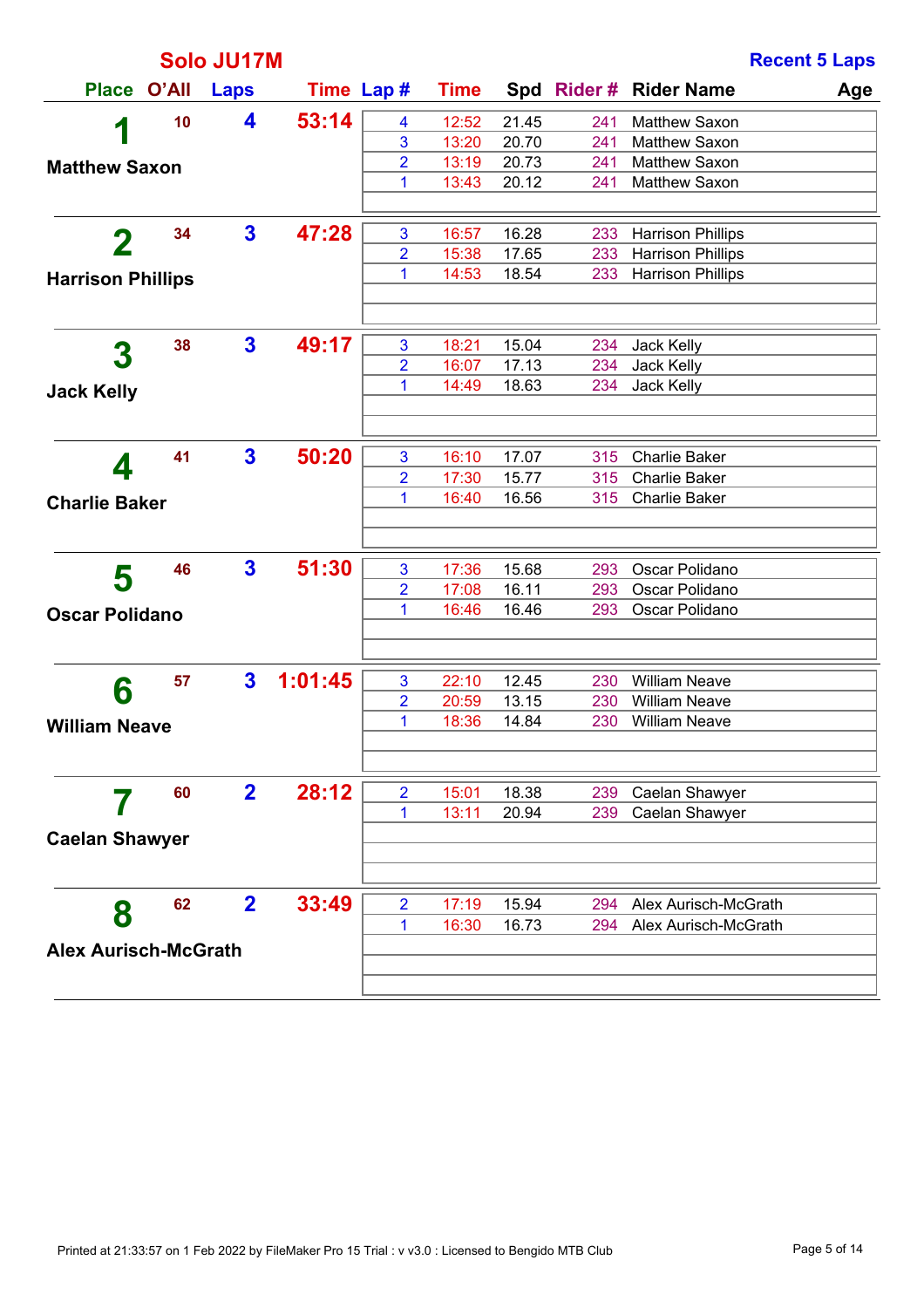|                         |    | Solo JU19M |       |                |             |       |     |                         | <b>Recent 5 Laps</b> |
|-------------------------|----|------------|-------|----------------|-------------|-------|-----|-------------------------|----------------------|
| Place O'All             |    | Laps       |       | Time Lap #     | <b>Time</b> |       |     | Spd Rider# Rider Name   | Age                  |
| И                       | 2  | 4          | 48:15 | 4              | 12:12       | 22.62 | 277 | <b>Isaac Fletcher</b>   |                      |
|                         |    |            |       | 3              | 12:08       | 22.75 | 277 | Isaac Fletcher          |                      |
| <b>Isaac Fletcher</b>   |    |            |       | $\overline{2}$ | 11:45       | 23.49 | 277 | <b>Isaac Fletcher</b>   |                      |
|                         |    |            |       | 1              | 12:10       | 22.68 | 277 | Isaac Fletcher          |                      |
|                         |    |            |       |                |             |       |     |                         |                      |
|                         | 5  | 4          | 51:01 | 4              | 12:18       | 22.44 | 240 | Owen Fletcher           |                      |
|                         |    |            |       | 3              | 12:30       | 22.08 | 240 | Owen Fletcher           |                      |
| <b>Owen Fletcher</b>    |    |            |       | 2              | 13:44       | 20.10 | 240 | Owen Fletcher           |                      |
|                         |    |            |       | 1              | 12:29       | 22.11 | 240 | Owen Fletcher           |                      |
|                         |    |            |       |                |             |       |     |                         |                      |
|                         | 29 | 3          | 45:11 | 3              | 15:45       | 17.52 | 276 | <b>Oliver Sanderson</b> |                      |
| 3                       |    |            |       | $\overline{2}$ | 15:12       | 18.16 | 276 | <b>Oliver Sanderson</b> |                      |
| <b>Oliver Sanderson</b> |    |            |       | 1              | 14:14       | 19.39 | 276 | <b>Oliver Sanderson</b> |                      |
|                         |    |            |       |                |             |       |     |                         |                      |
|                         |    |            |       |                |             |       |     |                         |                      |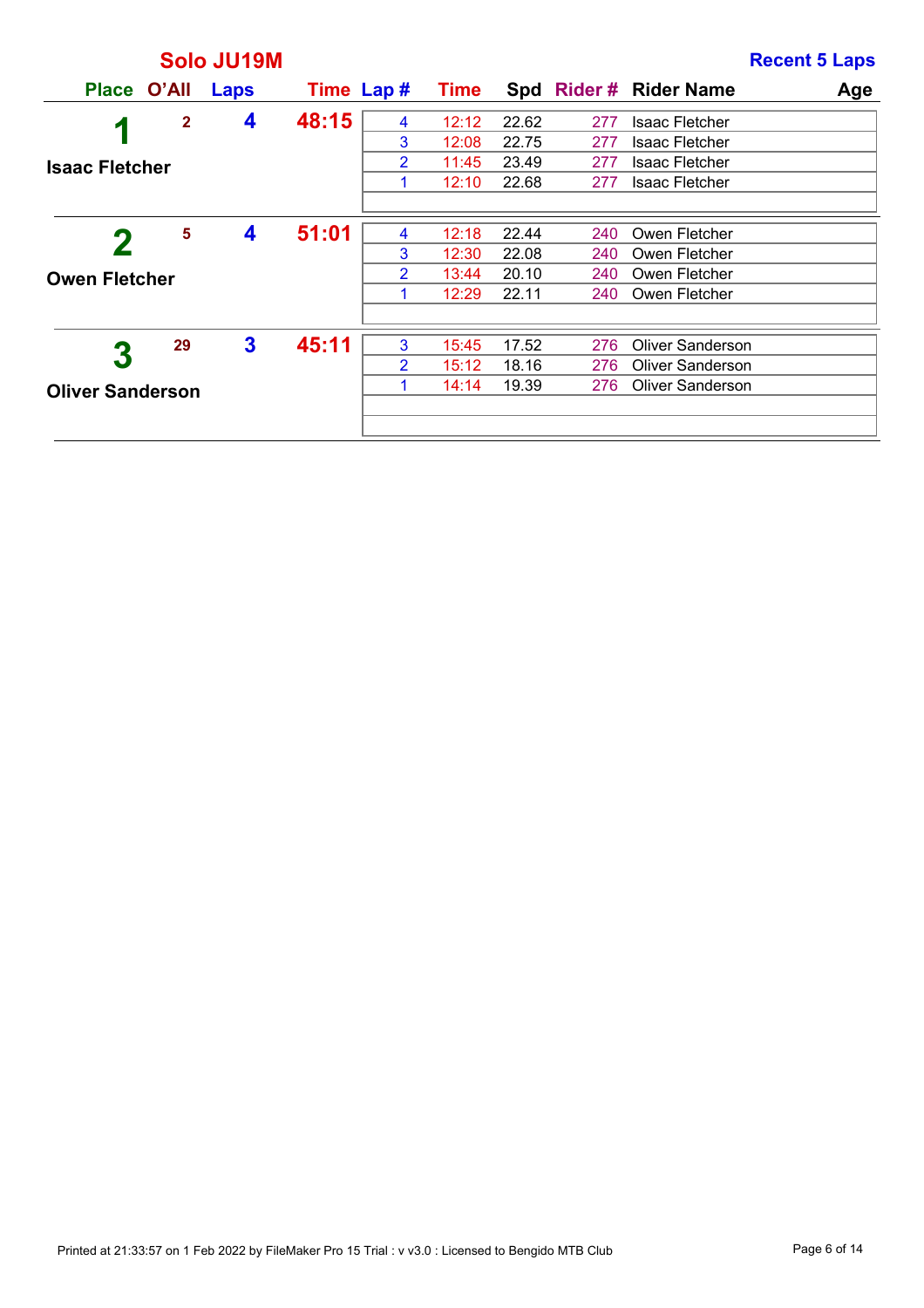|                    |                  | <b>Solo S19-29W</b> |            |   |       |       |                                    | <b>Recent 5 Laps</b> |
|--------------------|------------------|---------------------|------------|---|-------|-------|------------------------------------|----------------------|
|                    | Place O'All Laps |                     | Time Lap # |   |       |       | <b>Time</b> Spd Rider # Rider Name | Age                  |
|                    | 49               | 3                   | 53:35      | 3 | 18:17 | 15.10 | 209 Emma Heaney                    |                      |
|                    |                  |                     |            | 2 | 17:49 | 15.49 | 209 Emma Heaney                    |                      |
| <b>Emma Heaney</b> |                  |                     |            |   | 17:29 | 15.79 | 209 Emma Heaney                    |                      |
|                    |                  |                     |            |   |       |       |                                    |                      |
|                    |                  |                     |            |   |       |       |                                    |                      |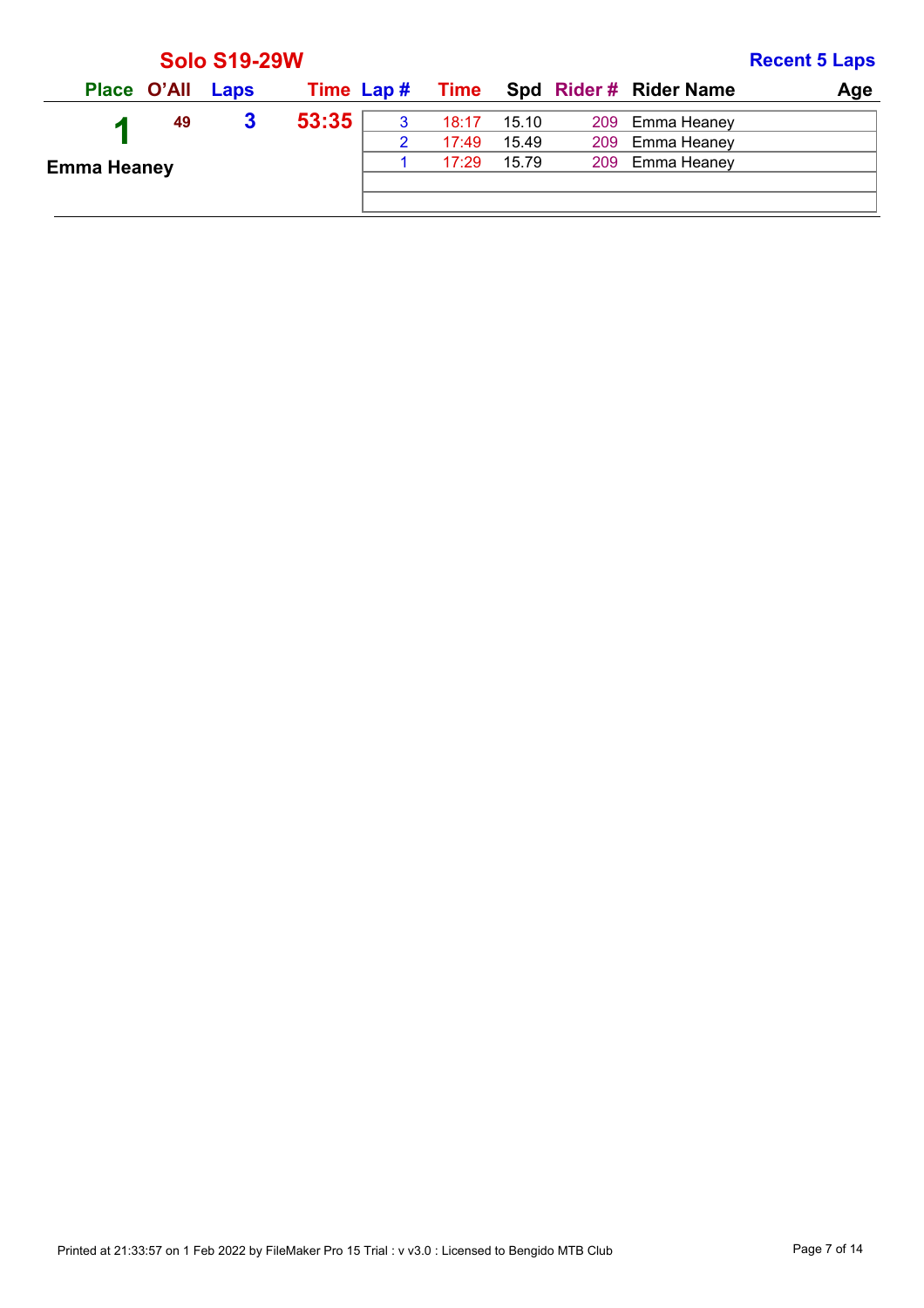|                          |                         | <b>Solo S19-29M</b>     |            |                |             |       |     |                          | <b>Recent 5 Laps</b> |
|--------------------------|-------------------------|-------------------------|------------|----------------|-------------|-------|-----|--------------------------|----------------------|
| Place O'All              |                         | <b>Laps</b>             | Time Lap # |                | <b>Time</b> |       |     | Spd Rider # Rider Name   | Age                  |
|                          | 1                       | 4                       | 47:41      | 4              | 12:05       | 22.84 | 204 | <b>Russell Nankervis</b> |                      |
| 1                        |                         |                         |            | 3              | 11:58       | 23.06 | 204 | <b>Russell Nankervis</b> |                      |
| <b>Russell Nankervis</b> |                         |                         |            | 2              | 11:36       | 23.79 | 204 | <b>Russell Nankervis</b> |                      |
|                          |                         |                         |            | 1              | 12:02       | 22.94 | 204 | <b>Russell Nankervis</b> |                      |
|                          |                         |                         |            |                |             |       |     |                          |                      |
| 2                        | $\overline{\mathbf{3}}$ | 4                       | 50:02      | 4              | 13:14       | 20.86 | 200 | <b>Isaac Buckell</b>     |                      |
|                          |                         |                         |            | 3              | 12:58       | 21.29 | 200 | <b>Isaac Buckell</b>     |                      |
| <b>Isaac Buckell</b>     |                         |                         |            | 2              | 11:48       | 23.39 | 200 | <b>Isaac Buckell</b>     |                      |
|                          |                         |                         |            | 1              | 12:02       | 22.94 | 200 | <b>Isaac Buckell</b>     |                      |
|                          |                         |                         |            |                |             |       |     |                          |                      |
| 3                        | 4                       | 4                       | 50:02      | 4              | 13:11       | 20.94 | 300 | <b>Tasman Nankervis</b>  |                      |
|                          |                         |                         |            | 3              | 12:51       | 21.48 | 300 | <b>Tasman Nankervis</b>  |                      |
| <b>Tasman Nankervis</b>  |                         |                         |            | 2              | 11:41       | 23.62 | 300 | <b>Tasman Nankervis</b>  |                      |
|                          |                         |                         |            | 1              | 12:19       | 22.41 | 300 | <b>Tasman Nankervis</b>  |                      |
|                          |                         |                         |            |                |             |       |     |                          |                      |
|                          | 6                       | 4                       | 51:08      | 4              | 12:50       | 21.51 | 278 | <b>Harry Nankervis</b>   |                      |
| 4                        |                         |                         |            | 3              | 12:56       | 21.34 | 278 | <b>Harry Nankervis</b>   |                      |
| <b>Harry Nankervis</b>   |                         |                         |            | 2              | 12:55       | 21.37 | 278 | <b>Harry Nankervis</b>   |                      |
|                          |                         |                         |            | 1              | 12:27       | 22.17 | 278 | <b>Harry Nankervis</b>   |                      |
|                          |                         |                         |            |                |             |       |     |                          |                      |
| 5                        | 26                      | $\mathbf{3}$            | 39:13      | $\mathbf{3}$   | 13:15       | 20.83 | 72  | Ash Robertson            |                      |
|                          |                         |                         |            | 2              | 13:22       | 20.65 | 72  | Ash Robertson            |                      |
| <b>Ash Robertson</b>     |                         |                         |            | 1              | 12:36       | 21.90 | 72  | Ash Robertson            |                      |
|                          |                         |                         |            |                |             |       |     |                          |                      |
|                          |                         |                         |            |                |             |       |     |                          |                      |
| 6                        | 27                      | $\overline{\mathbf{3}}$ | 44:04      | $\mathbf{3}$   | 15:10       | 18.20 | 299 | <b>Harrison Morley</b>   |                      |
|                          |                         |                         |            | 2              | 15:12       | 18.16 | 299 | Harrison Morley          |                      |
| <b>Harrison Morley</b>   |                         |                         |            | 1              | 13:42       | 20.15 | 299 | <b>Harrison Morley</b>   |                      |
|                          |                         |                         |            |                |             |       |     |                          |                      |
|                          |                         |                         |            |                |             |       |     |                          |                      |
|                          | 32                      | 3                       | 46:37      | $\mathbf{3}$   | 15:52       | 17.39 | 311 | <b>Rhys Howell</b>       |                      |
|                          |                         |                         |            | $\overline{2}$ | 15:44       | 17.54 | 311 | <b>Rhys Howell</b>       |                      |
| <b>Rhys Howell</b>       |                         |                         |            | 1              | 15:01       | 18.38 | 311 | <b>Rhys Howell</b>       |                      |
|                          |                         |                         |            |                |             |       |     |                          |                      |
|                          |                         |                         |            |                |             |       |     |                          |                      |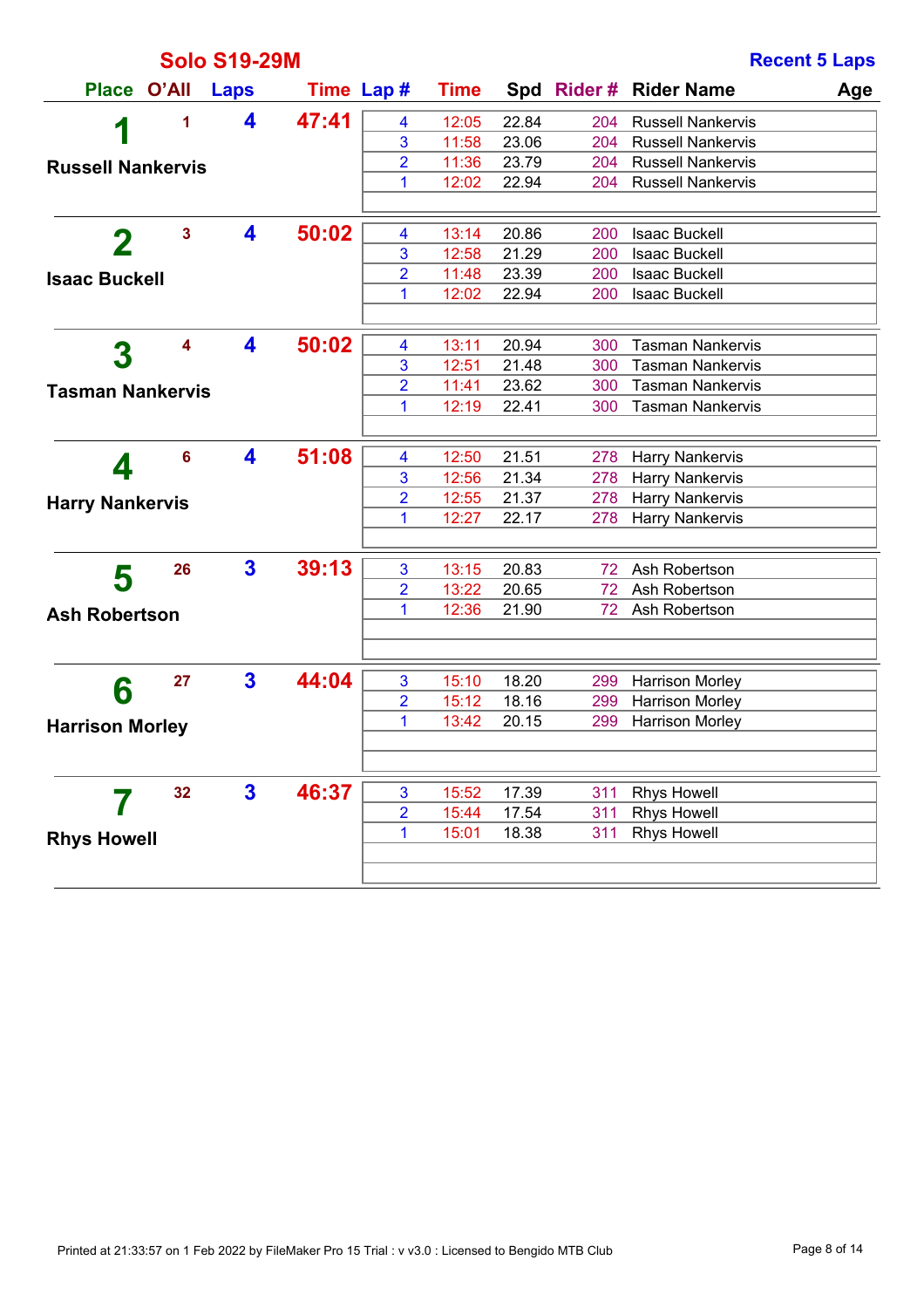|                          |    | <b>Solo S30-39W</b> |            |                |       |       |     |                          | <b>Recent 5 Laps</b> |
|--------------------------|----|---------------------|------------|----------------|-------|-------|-----|--------------------------|----------------------|
| Place O'All              |    | Laps                | Time Lap # |                | Time  |       |     | Spd Rider # Rider Name   | Age                  |
| и                        | 56 | 3                   | 1:00:23    | 3              | 20:10 | 13.69 | 205 | Sarah Fletcher           |                      |
|                          |    |                     |            | $\overline{2}$ | 19:34 | 14.11 | 205 | Sarah Fletcher           |                      |
| <b>Sarah Fletcher</b>    |    |                     |            |                | 20:39 | 13.37 | 205 | Sarah Fletcher           |                      |
|                          |    |                     |            |                |       |       |     |                          |                      |
|                          |    |                     |            |                |       |       |     |                          |                      |
|                          | 58 | 3                   | 1:01:55    | 3              | 20:51 | 13.24 | 250 | Tamara Cottingham        |                      |
|                          |    |                     |            | $\overline{2}$ | 21:25 | 12.89 | 250 | Tamara Cottingham        |                      |
| <b>Tamara Cottingham</b> |    |                     |            |                | 19:39 | 14.05 | 250 | <b>Tamara Cottingham</b> |                      |
|                          |    |                     |            |                |       |       |     |                          |                      |
|                          |    |                     |            |                |       |       |     |                          |                      |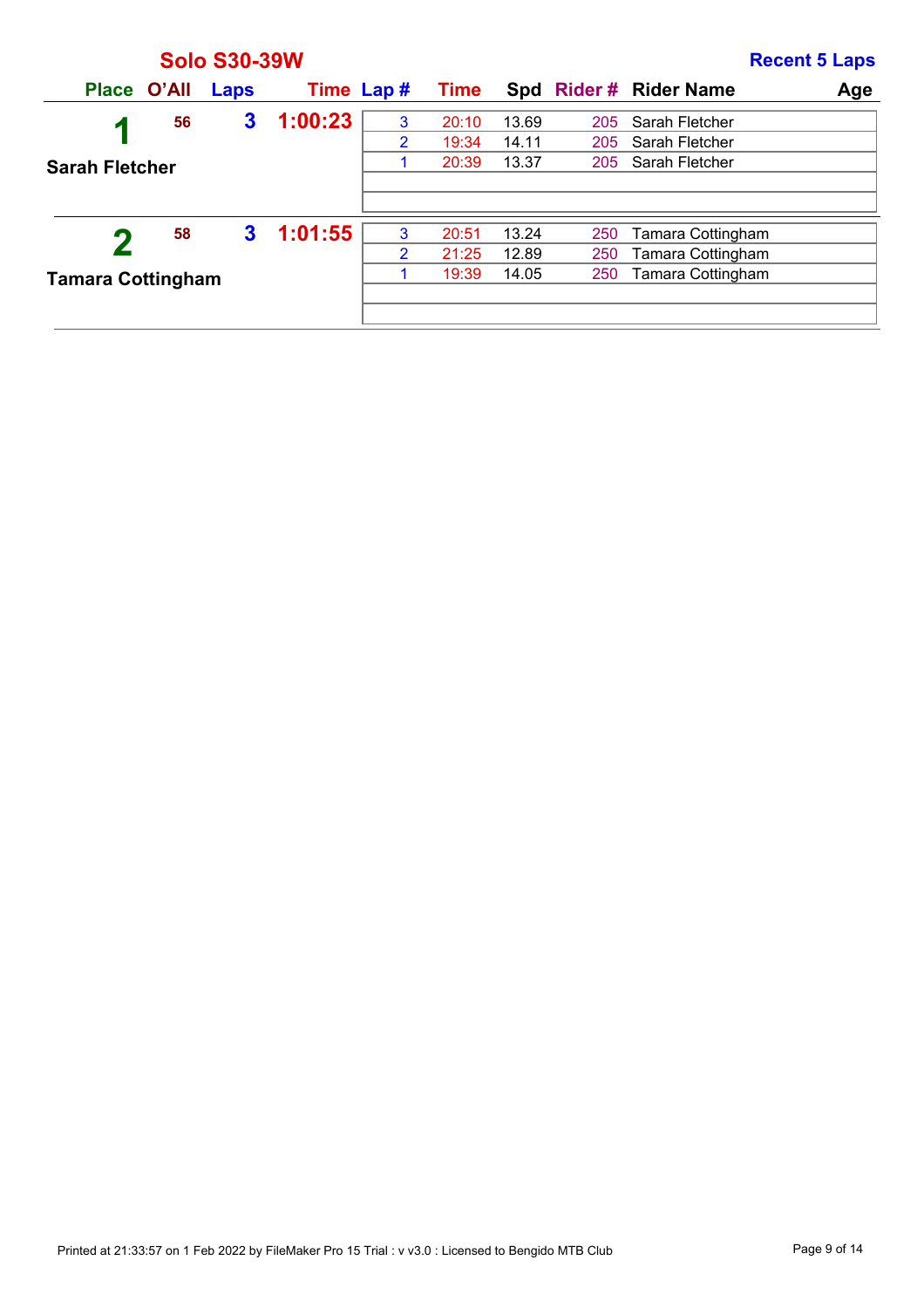|                       |       | <b>Solo S30-39M</b> |            |                |             |       |                 |                            | <b>Recent 5 Laps</b> |
|-----------------------|-------|---------------------|------------|----------------|-------------|-------|-----------------|----------------------------|----------------------|
| <b>Place</b>          | O'All | <b>Laps</b>         | Time Lap # |                | <b>Time</b> |       |                 | Spd Rider # Rider Name     | Age                  |
| 1                     | 7     | 4                   | 51:34      | 4              | 13:13       | 20.88 | 52              | David Birch                |                      |
|                       |       |                     |            | 3              | 13:01       | 21.20 | 52              | David Birch                |                      |
| <b>David Birch</b>    |       |                     |            | $\overline{2}$ | 13:04       | 21.12 | 52 <sub>2</sub> | David Birch                |                      |
|                       |       |                     |            | 1              | 12:16       | 22.50 | 52              | David Birch                |                      |
|                       | 8     | 4                   | 53:02      | 4              | 13:20       | 20.70 | 312             | Hayden Lebbink             |                      |
| $\mathbf 2$           |       |                     |            | 3              | 13:35       | 20.32 | 312             | Hayden Lebbink             |                      |
| <b>Hayden Lebbink</b> |       |                     |            | $\overline{2}$ | 13:34       | 20.34 | 312             | Hayden Lebbink             |                      |
|                       |       |                     |            | 1              | 12:33       | 21.99 | 312             | Hayden Lebbink             |                      |
|                       |       |                     |            |                |             |       |                 |                            |                      |
| 3                     | 9     | 4                   | 53:05      | 4              | 12:52       | 21.45 | 280             | <b>Wil Barrett</b>         |                      |
|                       |       |                     |            | 3              | 13:37       | 20.27 | 280             | <b>Wil Barrett</b>         |                      |
| <b>Wil Barrett</b>    |       |                     |            | $\overline{2}$ | 13:28       | 20.50 | 280             | <b>Wil Barrett</b>         |                      |
|                       |       |                     |            | 1              | 13:08       | 21.02 | 280             | <b>Wil Barrett</b>         |                      |
|                       | 12    | 4                   | 55:18      | 4              | 13:51       | 19.93 | 304             |                            |                      |
| 4                     |       |                     |            | 3              | 14:02       | 19.67 | 304             | Jarrod Pyke<br>Jarrod Pyke |                      |
|                       |       |                     |            | 2              | 13:50       | 19.95 | 304             | Jarrod Pyke                |                      |
| <b>Jarrod Pyke</b>    |       |                     |            | 1              | 13:35       | 20.32 | 304             | Jarrod Pyke                |                      |
|                       |       |                     |            |                |             |       |                 |                            |                      |
| 5                     | 15    | 4                   | 56:08      | 4              | 14:31       | 19.01 | 243             | David Maud                 |                      |
|                       |       |                     |            | 3              | 13:58       | 19.76 | 243             | David Maud                 |                      |
| <b>David Maud</b>     |       |                     |            | $\overline{2}$ | 13:49       | 19.98 | 243             | David Maud                 |                      |
|                       |       |                     |            | 1              | 13:50       | 19.95 | 243             | David Maud                 |                      |
|                       |       |                     |            |                |             |       |                 |                            |                      |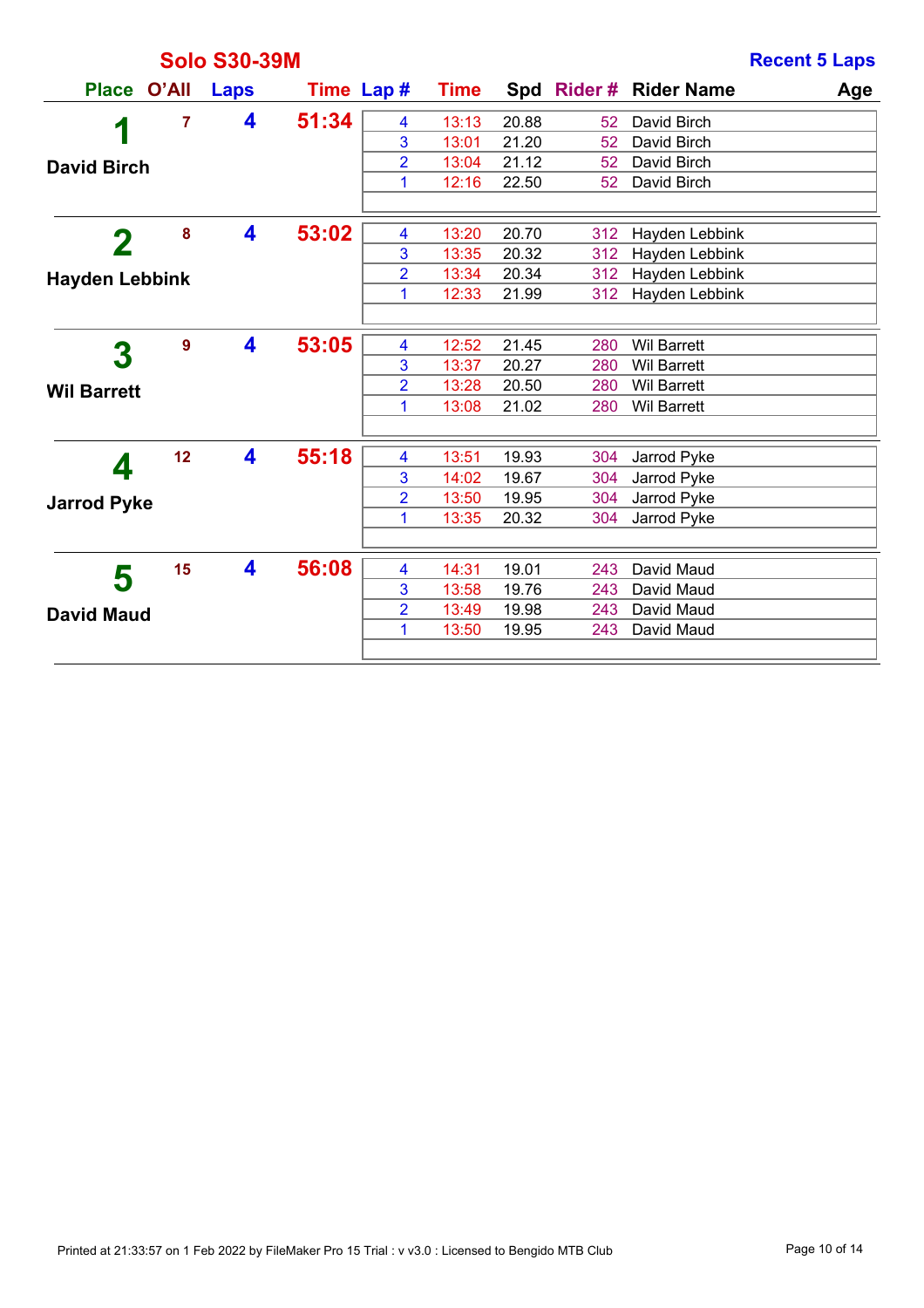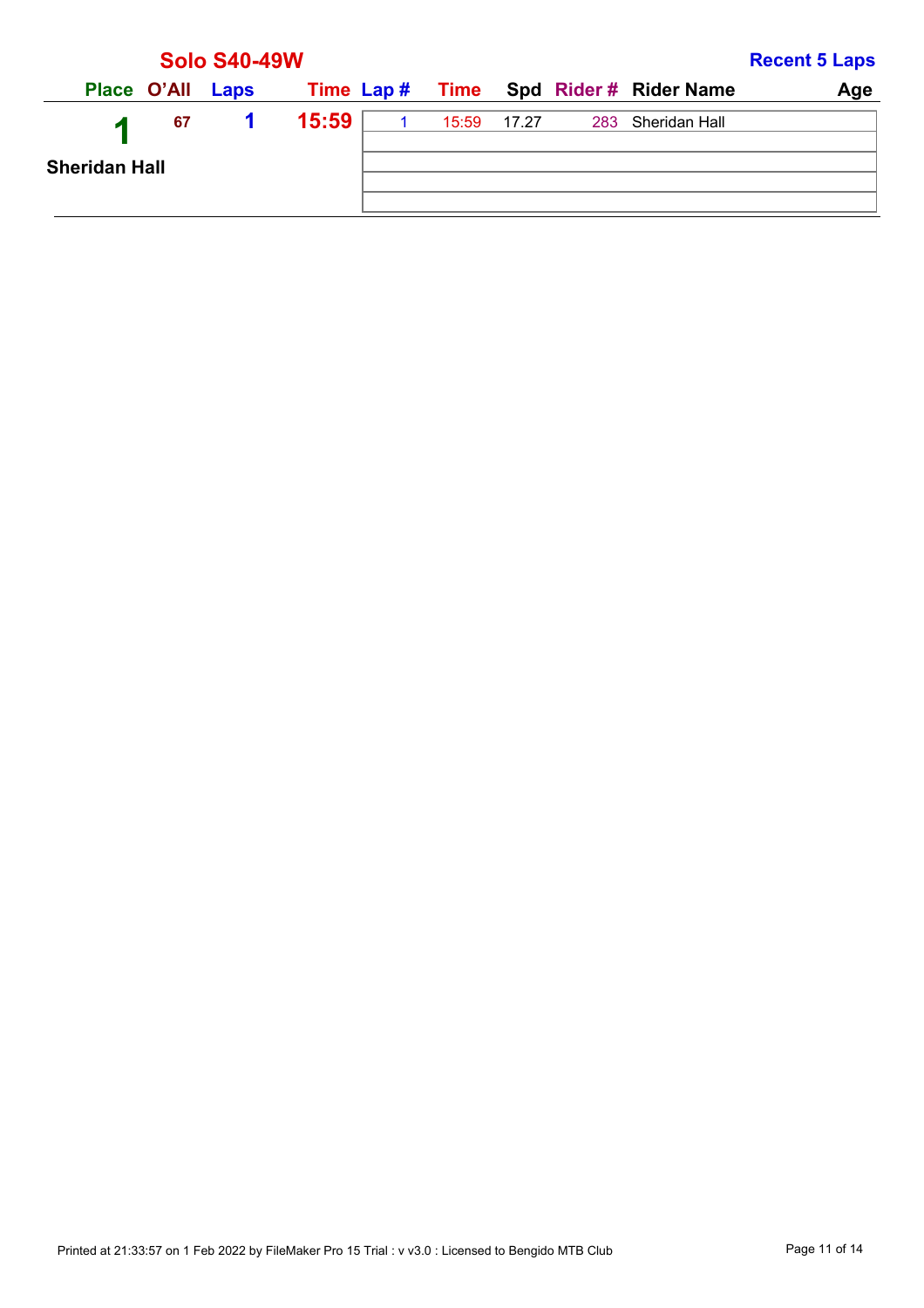|                         |    | <b>Solo S40-49M</b>     |            |                     |                |                |            |                                          | <b>Recent 5 Laps</b> |
|-------------------------|----|-------------------------|------------|---------------------|----------------|----------------|------------|------------------------------------------|----------------------|
| Place O'All             |    | <b>Laps</b>             | Time Lap # |                     | <b>Time</b>    |                |            | Spd Rider # Rider Name                   | Age                  |
| 1                       | 11 | 4                       | 54:48      | 4                   | 13:59          | 19.74          | 252        | Josh Ketterer                            |                      |
|                         |    |                         |            | 3                   | 13:50          | 19.95          | 252        | Josh Ketterer                            |                      |
| <b>Josh Ketterer</b>    |    |                         |            | 2                   | 13:25          | 20.57          | 252        | Josh Ketterer                            |                      |
|                         |    |                         |            | 1                   | 13:34          | 20.34          | 252        | Josh Ketterer                            |                      |
|                         | 14 | 4                       | 55:50      |                     |                |                |            |                                          |                      |
| $\mathbf 2$             |    |                         |            | 4<br>3              | 14:07<br>14:11 | 19.55<br>19.46 | 306<br>306 | Chris Quain<br>Chris Quain               |                      |
|                         |    |                         |            | 2                   | 14:03          | 19.64          | 306        | Chris Quain                              |                      |
| <b>Chris Quain</b>      |    |                         |            | 1                   | 13:29          | 20.47          | 306        | Chris Quain                              |                      |
|                         |    |                         |            |                     |                |                |            |                                          |                      |
| 3                       | 18 | 4                       | 56:42      | 4                   | 14:14          | 19.39          | 253        | <b>BRAD HINTON</b>                       |                      |
|                         |    |                         |            | 3                   | 14:22          | 19.21          | 253        | <b>BRAD HINTON</b>                       |                      |
| <b>BRAD HINTON</b>      |    |                         |            | 2<br>1              | 14:06<br>14:00 | 19.57<br>19.71 | 253<br>253 | <b>BRAD HINTON</b><br><b>BRAD HINTON</b> |                      |
|                         |    |                         |            |                     |                |                |            |                                          |                      |
|                         | 23 | 4                       | 58:43      | 4                   | 14:41          | 18.80          | 259        | <b>Andrew Bos</b>                        |                      |
| 4                       |    |                         |            | 3                   | 15:04          | 18.32          | 259        | <b>Andrew Bos</b>                        |                      |
| <b>Andrew Bos</b>       |    |                         |            | 2                   | 14:31          | 19.01          | 259        | <b>Andrew Bos</b>                        |                      |
|                         |    |                         |            | 1                   | 14:27          | 19.10          | 259        | <b>Andrew Bos</b>                        |                      |
|                         |    |                         |            |                     |                |                |            |                                          |                      |
| 5                       | 33 | $\overline{\mathbf{3}}$ | 47:21      | 3                   | 15:24          | 17.92          | 305        | <b>Daniel Nicholls</b>                   |                      |
|                         |    |                         |            | 2                   | 15:56          | 17.32          | 305        | <b>Daniel Nicholls</b>                   |                      |
| <b>Daniel Nicholls</b>  |    |                         |            | 1                   | 16:01          | 17.23          | 305        | Daniel Nicholls                          |                      |
|                         |    |                         |            |                     |                |                |            |                                          |                      |
| 6                       | 39 | $\mathbf{3}$            | 50:09      | 3                   | 17:07          | 16.12          | 282        | <b>Gareth Popple</b>                     |                      |
|                         |    |                         |            | $\overline{2}$      | 17:09          | 16.09          | 282        | <b>Gareth Popple</b>                     |                      |
| <b>Gareth Popple</b>    |    |                         |            | 1                   | 15:53          | 17.38          | 282        | <b>Gareth Popple</b>                     |                      |
|                         |    |                         |            |                     |                |                |            |                                          |                      |
|                         | 42 | $\mathbf{3}$            | 51:13      | 3                   | 14:24          | 19.17          | 256        | Roger Perryman                           |                      |
|                         |    |                         |            | $\overline{2}$      | 14:26          | 19.12          | 256        | Roger Perryman                           |                      |
| <b>Roger Perryman</b>   |    |                         |            | 1                   | 22:23          | 12.33          | 256        | Roger Perryman                           |                      |
|                         |    |                         |            |                     |                |                |            |                                          |                      |
|                         | 52 | $\mathbf{3}$            | 55:59      |                     |                |                |            | Chris Bortolotto                         |                      |
| 8                       |    |                         |            | 3<br>$\overline{2}$ | 19:37<br>18:42 | 14.07<br>14.76 | 260<br>260 | Chris Bortolotto                         |                      |
|                         |    |                         |            | 1                   | 17:40          | 15.62          | 260        | Chris Bortolotto                         |                      |
| <b>Chris Bortolotto</b> |    |                         |            |                     |                |                |            |                                          |                      |
|                         |    |                         |            |                     |                |                |            |                                          |                      |
| 9                       | 53 | $\mathbf{3}$            | 56:20      | 3                   | 19:40          | 14.03          | 258        | Dougal Strachan                          |                      |
|                         |    |                         |            | $\overline{2}$      | 18:50          | 14.65          | 258        | Dougal Strachan                          |                      |
| <b>Dougal Strachan</b>  |    |                         |            | 1                   | 17:50          | 15.48          | 258        | Dougal Strachan                          |                      |
|                         |    |                         |            |                     |                |                |            |                                          |                      |
|                         |    |                         |            |                     |                |                |            |                                          |                      |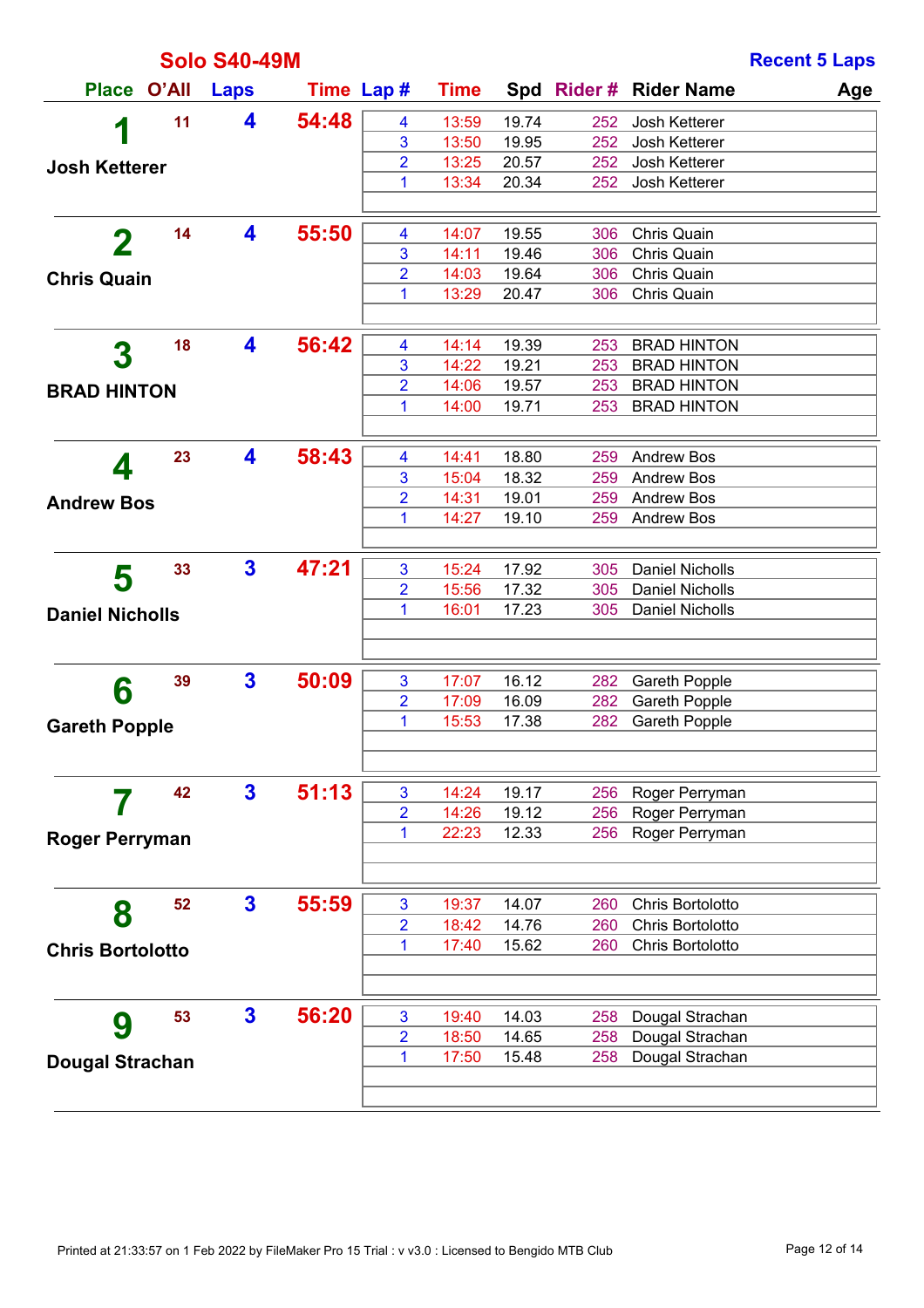|                      |       | <b>Solo S50-59M</b>     |            |                |             |       |     |                        | <b>Recent 5 Laps</b> |
|----------------------|-------|-------------------------|------------|----------------|-------------|-------|-----|------------------------|----------------------|
| <b>Place</b>         | O'All | Laps                    | Time Lap # |                | <b>Time</b> |       |     | Spd Rider # Rider Name | Age                  |
| 1                    | 13    | 4                       | 55:18      | 4              | 13:45       | 20.07 | 267 | Craig Doye             |                      |
|                      |       |                         |            | 3              | 13:59       | 19.74 | 267 | Craig Doye             |                      |
| <b>Craig Doye</b>    |       |                         |            | $\overline{2}$ | 14:03       | 19.64 | 267 | Craig Doye             |                      |
|                      |       |                         |            | 1              | 13:31       | 20.42 | 267 | Craig Doye             |                      |
|                      | 20    | 4                       | 58:22      | 4              | 14:40       | 18.82 | 268 | <b>Ashley Gale</b>     |                      |
| 2                    |       |                         |            | 3              | 14:54       | 18.52 | 268 | <b>Ashley Gale</b>     |                      |
| <b>Ashley Gale</b>   |       |                         |            | 2              | 14:55       | 18.50 | 268 | <b>Ashley Gale</b>     |                      |
|                      |       |                         |            | 1              | 13:53       | 19.88 | 268 | <b>Ashley Gale</b>     |                      |
|                      |       |                         |            |                |             |       |     |                        |                      |
| 3                    | 22    | 4                       | 58:40      | 4              | 14:41       | 18.80 | 307 | Gary Norman            |                      |
|                      |       |                         |            | 3              | 14:37       | 18.88 | 307 | Gary Norman            |                      |
| <b>Gary Norman</b>   |       |                         |            | 2              | 14:40       | 18.82 | 307 | Gary Norman            |                      |
|                      |       |                         |            | 1              | 14:42       | 18.78 | 307 | Gary Norman            |                      |
|                      | 25    | 4                       | 59:58      | 4              | 15:27       | 17.86 | 284 | <b>Tony Russell</b>    |                      |
| 4                    |       |                         |            | 3              | 15:12       | 18.16 | 284 | <b>Tony Russell</b>    |                      |
| <b>Tony Russell</b>  |       |                         |            | $\overline{2}$ | 14:52       | 18.57 | 284 | <b>Tony Russell</b>    |                      |
|                      |       |                         |            | 1              | 14:27       | 19.10 | 284 | <b>Tony Russell</b>    |                      |
|                      |       |                         |            |                |             |       |     |                        |                      |
| 5                    | 30    | $\overline{\mathbf{3}}$ | 45:44      | 3              | 15:43       | 17.56 | 285 | Michael Smyth          |                      |
|                      |       |                         |            | $\overline{2}$ | 15:18       | 18.04 | 285 | Michael Smyth          |                      |
| <b>Michael Smyth</b> |       |                         |            | 1              | 14:43       | 18.75 | 285 | Michael Smyth          |                      |
|                      |       |                         |            |                |             |       |     |                        |                      |
| 6                    | 63    | $\overline{2}$          | 38:48      | $\overline{2}$ | 19:40       | 14.03 | 271 | <b>Warwick Cohen</b>   |                      |
|                      |       |                         |            | 1              | 19:08       | 14.43 | 271 | Warwick Cohen          |                      |
| <b>Warwick Cohen</b> |       |                         |            |                |             |       |     |                        |                      |
|                      |       |                         |            |                |             |       |     |                        |                      |